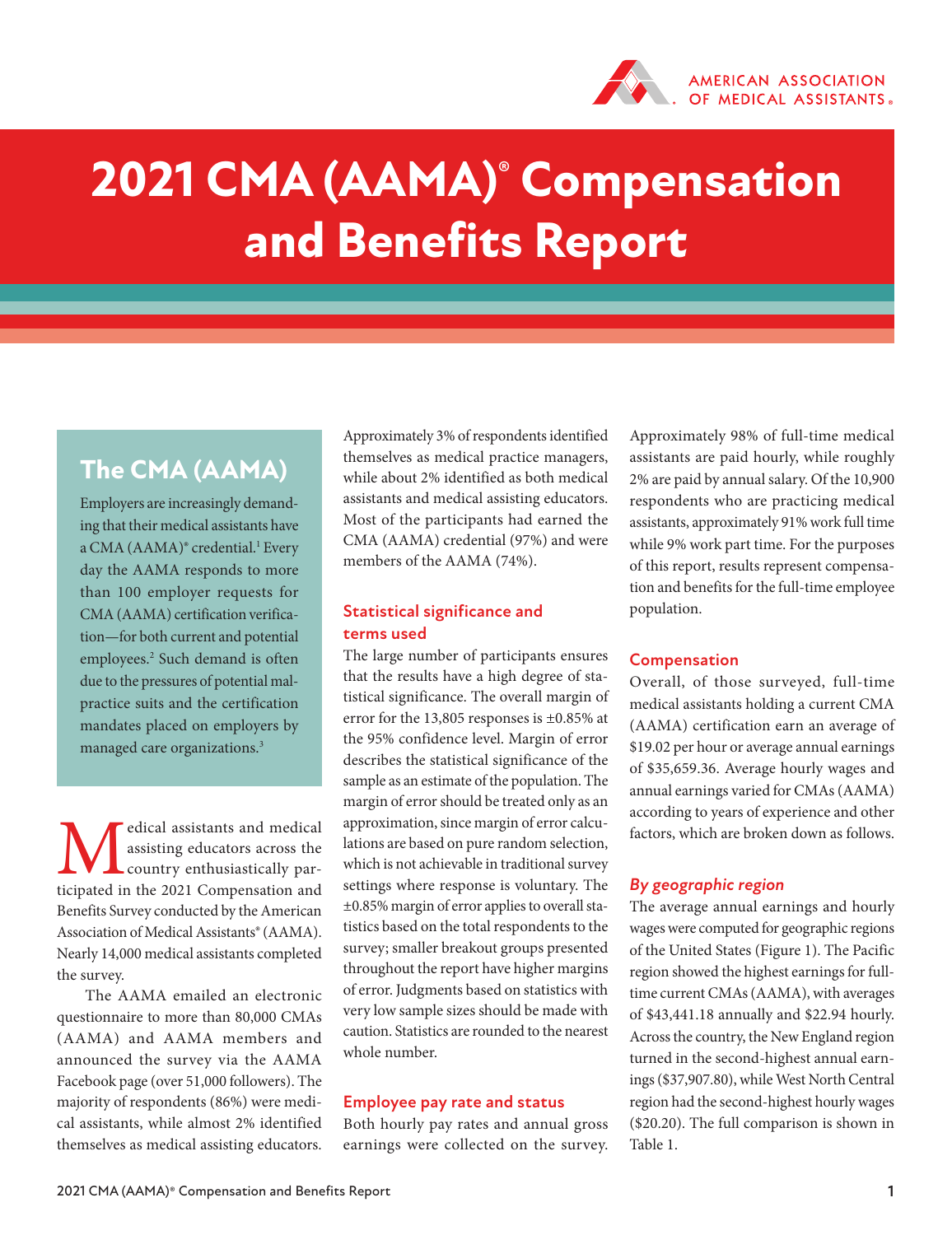

*Note: Data presented in this report represent current-dollar values (i.e., dollar amounts are not adjusted for cost of living by region). To learn more about constantdollar values in your region, search online to view cost-of-living adjustments for individual locations.*

**Free Section**<br>Rue & Stander<br>Lue Book

| Table 1.                  |                                                              |           |           |               |           |         |  |
|---------------------------|--------------------------------------------------------------|-----------|-----------|---------------|-----------|---------|--|
| Geographic region         | Average full-time CMA (AAMA) pay by years of experience (\$) |           |           |               |           |         |  |
| <b>Northeast</b>          | $0-2$ years                                                  | 3-5 years | 6-9 years | $10-15$ years | 16 years+ | Overall |  |
| <b>New England</b>        | 17.92                                                        | 18.90     | 19.90     | 21.05         | 21.96     | 20.01   |  |
|                           | 33,776                                                       | 35,589    | 38,038    | 40,025        | 41,601    | 37,908  |  |
|                           | 16.94                                                        | 17.77     | 18.90     | 20.17         | 21.44     | 18.89   |  |
| <b>Middle Atlantic</b>    | 32,766                                                       | 33,672    | 36,305    | 39,151        | 41,779    | 36,122  |  |
| Midwest                   |                                                              |           |           |               |           |         |  |
|                           | 16.59                                                        | 17.59     | 18.35     | 19.12         | 20.63     | 18.50   |  |
| <b>East North Central</b> | 30,157                                                       | 32,494    | 33,630    | 35,318        | 38,974    | 34,150  |  |
|                           | 17.06                                                        | 18.96     | 20.25     | 21.00         | 22.14     | 20.20   |  |
| <b>West North Central</b> | 31,387                                                       | 34,160    | 37,363    | 37,866        | 42,329    | 37,253  |  |
| South                     |                                                              |           |           |               |           |         |  |
|                           | 15.79                                                        | 16.61     | 17.51     | 18.60         | 19.98     | 17.83   |  |
| <b>South Atlantic</b>     | 29,379                                                       | 31,311    | 33,341    | 35,494        | 38,515    | 33,880  |  |
| <b>East South Central</b> | 14.64                                                        | 16.14     | 16.81     | 18.13         | 19.74     | 17.14   |  |
|                           | 27,230                                                       | 31,373    | 32,438    | 34,167        | 39,494    | 32,975  |  |
| <b>West South Central</b> | 14.75                                                        | 15.90     | 17.28     | 19.18         | 19.60     | 17.42   |  |
|                           | 27,667                                                       | 29,433    | 32,270    | 37,658        | 37,014    | 33,063  |  |
| West                      |                                                              |           |           |               |           |         |  |
|                           | 16.48                                                        | 17.49     | 19.06     | 20.48         | 21.45     | 18.92   |  |
| Mountain                  | 30,049                                                       | 31,791    | 35,563    | 38,155        | 40,765    | 35,042  |  |
| <b>Pacific</b>            | 20.47                                                        | 21.99     | 23.39     | 24.57         | 24.73     | 22.94   |  |
|                           | 37,305                                                       | 40,764    | 44,184    | 46,890        | 49,144    | 43,441  |  |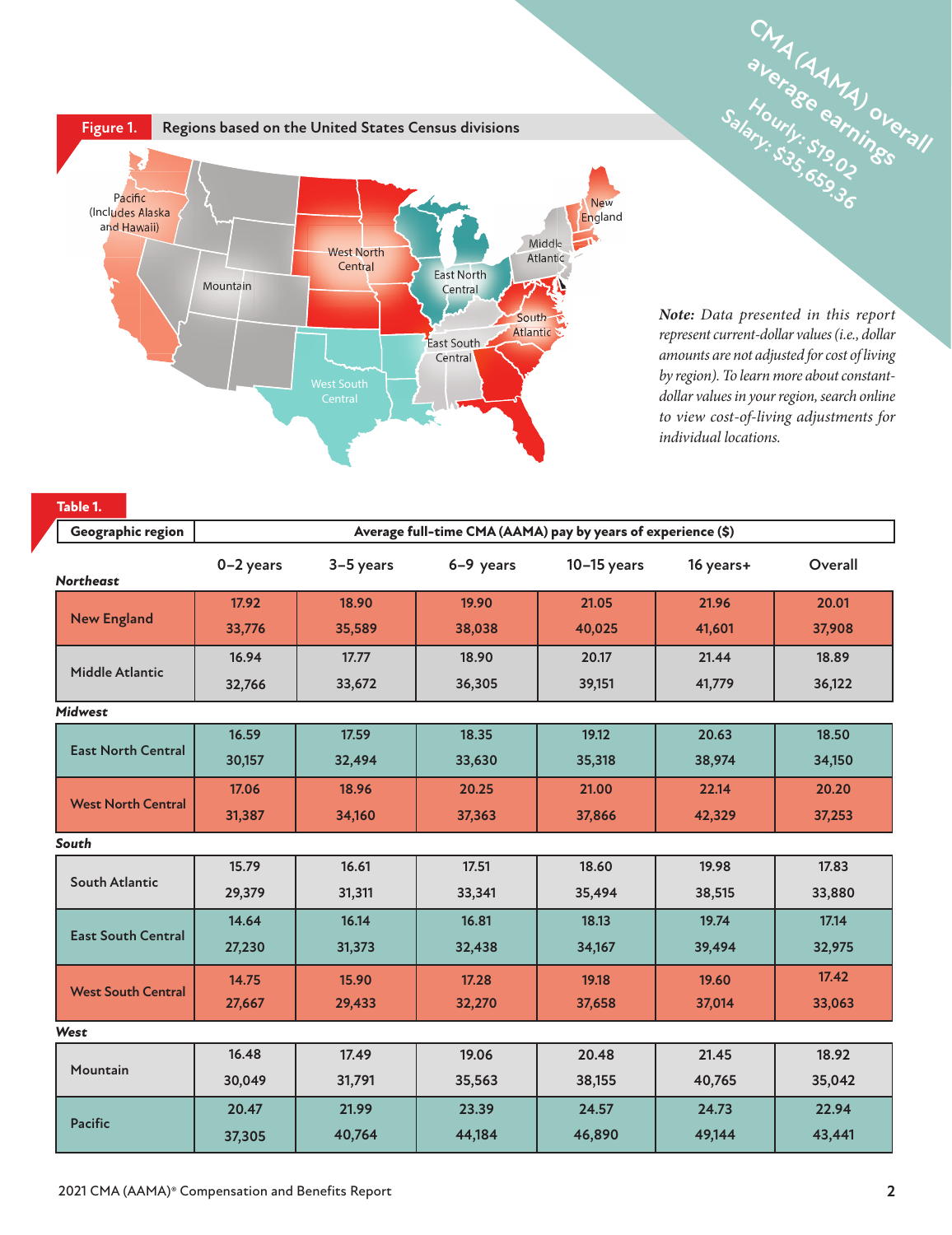#### *By work setting*

The overwhelming majority of CMA (AAMA)–certified medical assistants surveyed work in physicians' offices. Nearly 94% of medical assistant respondents are employed in that setting, with roughly 1% in ambulatory surgery and another 3% in "other." Almost 2% of respondents work in inpatient settings. The breakdown of wages and earnings by work setting is shown in Table 2. Figures for home health settings are not listed due to insufficient response numbers.

#### *By practice specialty*

About 60% of medical assistant respondents who are CMA (AAMA)–certified work in a primary care practice. Another 33% work in practices with other medical and surgical specialties. The income figures for practice specialty are shown in Table 3.

#### *By number of specialties*

Almost 53% of CMA (AAMA) respondents work in a single-specialty practice, while 44% work in a multispecialty setting. The income figures for full-time current CMAs (AAMA) by number of specialties are listed in Table 4.

| Table 2.         |  |
|------------------|--|
| <b>Work sett</b> |  |

| <b>Work setting</b>       | Average full-time CMA (AAMA) pay by years of experience (\$) |             |           |               |             |         |
|---------------------------|--------------------------------------------------------------|-------------|-----------|---------------|-------------|---------|
|                           | $0-2$ years                                                  | $3-5$ years | 6-9 years | $10-15$ years | $16$ years+ | Overall |
| <b>Physician practice</b> | 16.95                                                        | 17.96       | 18.88     | 19.87         | 21.16       | 19.01   |
|                           | 31,246                                                       | 33,328      | 35,229    | 37,232        | 40,527      | 35,576  |
| Ambulatory surgery        | 17.29                                                        | 18.67       | 20.30     | 20.54         | 22.38       | 19.88   |
|                           | 30,036                                                       | 34,708      | 39,950    | 38,796        | 41,912      | 37,762  |
| Inpatient setting         | 18.03                                                        | 19.00       | 18.57     | 20.12         | 20.01       | 18.97   |
|                           | 31,952                                                       | 35,707      | 35,821    | 38,966        | 40,083      | 36,137  |
| Other                     | 17.59                                                        | 18.24       | 18.64     | 20.60         | 21.33       | 19.29   |
|                           | 32,121                                                       | 34,093      | 36,145    | 39,696        | 43,056      | 37,017  |

#### **Table 3.**

| <b>Practice specialty</b>                     | Average full-time CMA (AAMA) pay by years of experience (\$) |             |           |               |           |         |
|-----------------------------------------------|--------------------------------------------------------------|-------------|-----------|---------------|-----------|---------|
|                                               | 0-2 years                                                    | $3-5$ years | 6-9 years | $10-15$ years | 16 years+ | Overall |
| <b>Primary care</b>                           | 16.92                                                        | 17.92       | 18.69     | 19.83         | 21.02     | 18.90   |
|                                               | 31,111                                                       | 32.935      | 34,484    | 36,788        | 40,012    | 35,074  |
| All other medical and<br>surgical specialties | 17.17                                                        | 18.24       | 19.31     | 20.18         | 21.49     | 19.39   |
|                                               | 31,613                                                       | 34,333      | 36,630    | 38,465        | 41,709    | 36,797  |
| Other                                         | 17.01                                                        | 18.10       | 18.88     | 19.88         | 21.12     | 18.95   |
|                                               | 31,623                                                       | 33,709      | 35,502    | 37,665        | 40,770    | 35,791  |

**Table 4.**

| <b>Number of specialties</b> | Average full-time CMA (AAMA) pay by years of experience (\$) |             |           |             |           |         |
|------------------------------|--------------------------------------------------------------|-------------|-----------|-------------|-----------|---------|
|                              | $0-2$ years                                                  | $3-5$ years | 6-9 years | 10-15 years | 16 years+ | Overall |
| <b>Single specialty</b>      | 16.91                                                        | 17.83       | 18.72     | 19.81       | 21.01     | 18.92   |
|                              | 31,267                                                       | 33,207      | 35,186    | 37,324      | 40,502    | 35,613  |
| <b>Multiple specialties</b>  | 17.14                                                        | 18.26       | 19.22     | 20.22       | 21.58     | 19.31   |
|                              | 31,511                                                       | 33,800      | 35,851    | 37,772      | 41,269    | 36,071  |
| Other                        | 17.40                                                        | 18.26       | 18.31     | 19.55       | 20.58     | 18.72   |
|                              | 31,583                                                       | 34,143      | 33,580    | 36,793      | 38,628    | 34,650  |